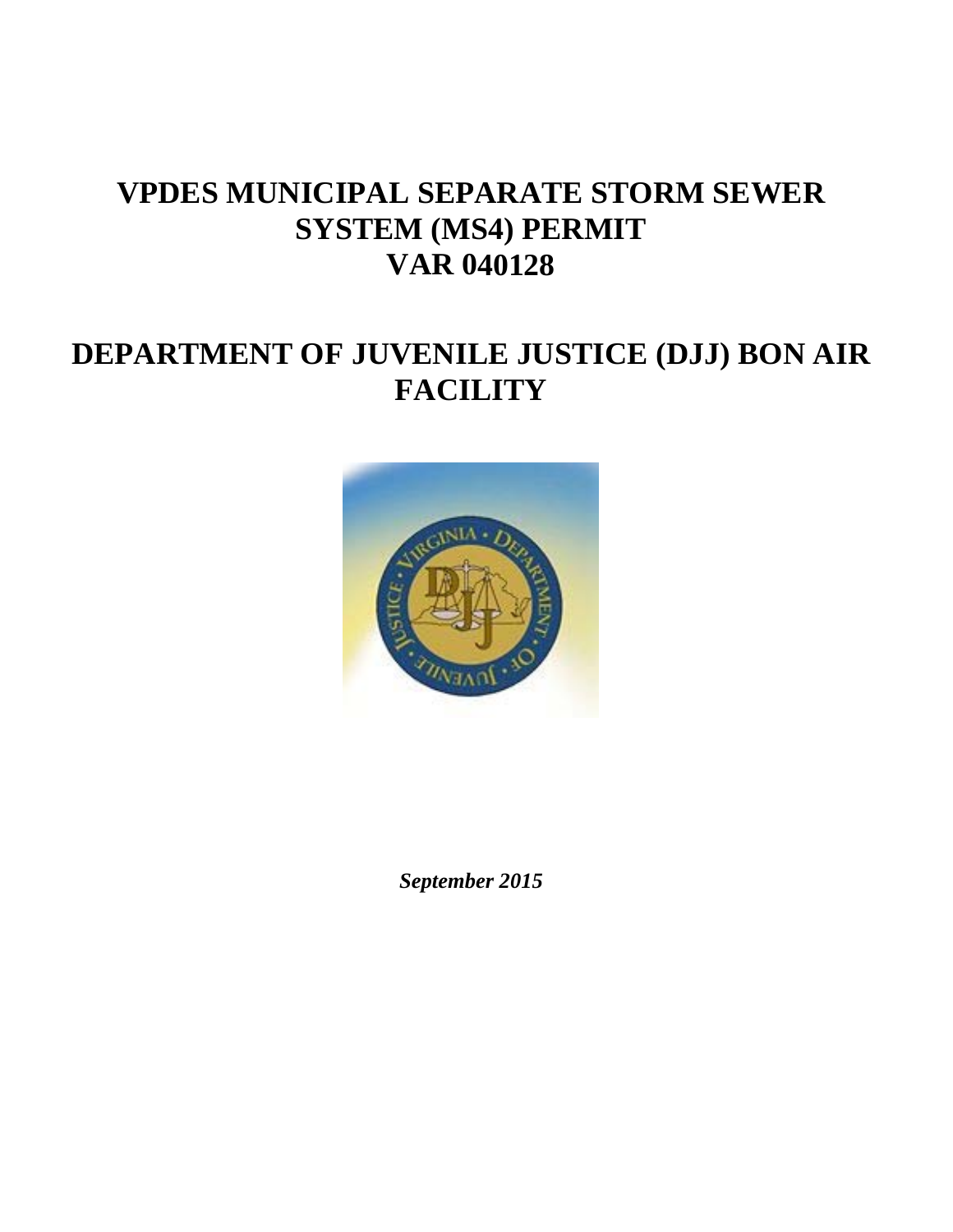# **TABLE OF CONTENTS**

Page

## Section

|              | SEE AND AN WEIGHT AND A STREET AND A STREET AND A STREET |
|--------------|----------------------------------------------------------|
| $\mathbf{H}$ |                                                          |
|              |                                                          |
|              | 그러나 그리셨 : 화실도 문화를 쓰려. 그 회사 그 그 속 마을 결과 일을 앞에 먹고라         |

## **APPENDICES**

- MS4 Program Plan A.
- Chesapeake Bay TMDL Action Plan **B.**

#### **CERTIFICATION**

I certify under penalty of law that this document and all attachments were prepared under my direction or supervision in accordance with a system designed to assure that qualified personnel properly gather and evaluate the information submitted. Based on my inquiry of the person or persons who manage the system, or those persons directly responsible for gathering the information, the information submitted is, to the best of my knowledge and belief, true, accurate, and complete. I am aware that there are significant penalties for submitting false information, including the possibility of fine and imprisonment for knowing violations.

Date

Responsible Official Signature Print Name: Daryl W. Francis

Title: Deputy Director of Administration & Finance Division

VAR040128 Permit Number VA Dept. of Juvenile Justice - Consolidated MS4s at Bon Air MS4 Name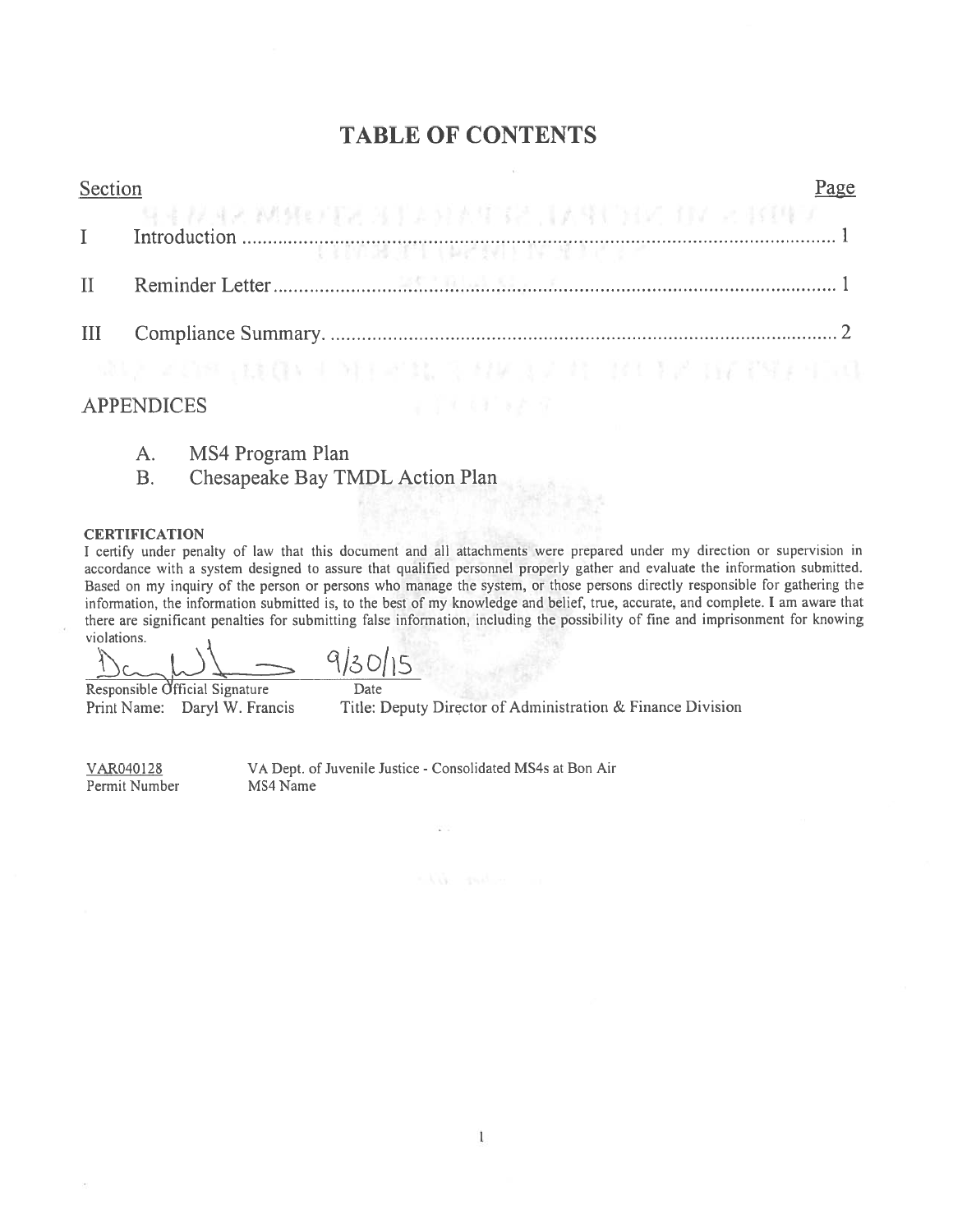## **I. INTRODUCTION**

On April 18, 2014, the Department of Juvinile Justice (DJJ) was issued an MS4 permit by the Virginia Department of Environmental Quality (DEQ) for the Bon Air facility. This permit sets forth minimum requirements for the operation and maintenance of the storm sewer system, including storm water treatment systems (BMPs), and is reissued every five years. The permit requires an annual report to be submitted to DEQ by October 1, 2015 describing progress on meeting permit requirement during the period from July 1, 2014 to June 30, 2015. DJJ Bon Air has met the majority of permit requirements during the reporting period. Compliance with the public participation requirement of four events (Section II.B.2.d(2)) was not possible due to security access control standards. DJJ Bon Air will continue to explore ways to meet this requirement.

## **II. REMINDER LETTER**

On June 2, 2015, DEQ sent a letter to DJJ Bon Air reminding DJJ of the deadline for the 2015 Annual Report. This letter also included several items that are required to be addressed in the Annual Report. The following are the items listed in the letter in italic typeface followed by responses in bold typeface:

*Please also be reminded that the MS4 Program Plan should be updated no later than June 30, 2015 to address the program requirements list below. Note that additions made to your program plan in accordance with the permit do not need to be submitted for review and approval. However, any changes to the plan must to be documented in the annual report.* 

*a. Minimum Control Measure 4 - Construction Site Stormwater Runoff Control Stormwater Management Progressive Compliance and Enforcement (Section II.B.4).* 

**Response: The MS4 Program Plan was updated during the reporting period to incorporate these permit requirements and is included as Appendix A.** 

*b. Minimum Control Measure 6 – Pollution Prevention/Good Housekeeping for Municipal Operations - Daily Good Housekeeping Procedures (Section II.B.6.a)* 

**Response: The MS4 Program Plan was updated during the reporting period to incorporate these permit requirements and is attached as Appendix A.** 

## **III. COMPLIANCE SUMMARY**

In multiple sections of the MS4 permit, the permit lists specific items to be addressed in the Annual Report. The following are the items listed in the permit in italic typeface followed by responses in bold typeface:

A. Background Information.

1. Permittee name and permit number;

**Response: VA Dept. of Juvenile Justice - Consolidated MS4s at Bon Air, permit VAR040128.**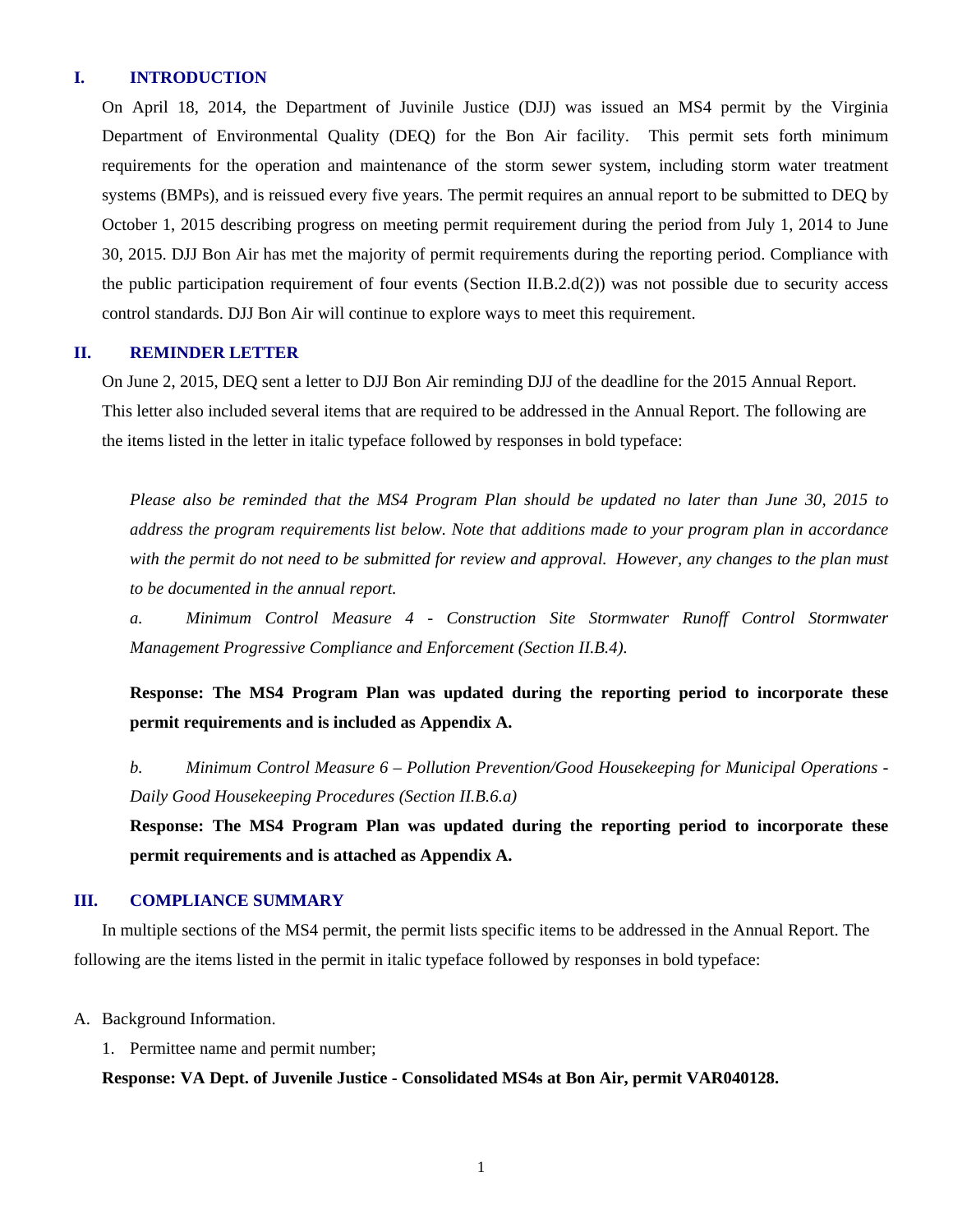2. The annual report permit year and reporting period;

## **Response: This Annual Report is for 2015 covering the reporting period July 1, 2014 to June 30, 2015.**

3. Modifications to any operator's department's roles and responsibilities;

## **Response: There have been no changes in any operator's department's roles and responsibilities.**

4. Number of new MS4 outfalls and associated acreage by HUC added during the permit year; and **Response: There have been no new outfalls added during the permit year.** 

5. Signed certification (See Attachment 1);

## **Response: See page 1 for signed certification.**

## B. Minimum Control Measure Implementation.

- 1. MCM1 Public Education and Outreach
	- a. Items relating to Permit Section II.B.1.g(1)

**Response: At DJJ Bon Air, the public are the residents and staff. DJJ Bon Air serves has a capacity to house up to 284 residents. Lengths of commitment may range from a minimum of 3-6 months to a maximum of 7 years or until the resident's 21st birthday. Residents receive educational, vocational, mental health and rehabilitative counseling services. Opportunities to add additional educational curriculum, the use of outside instructors, and field trips outside the facility are limited. Staff is approximately 200 over all three shifts, including approximately 21 O&M staff. Of the O&M staff, approximately 4 are dedicated to day to day grounds maintenance.**

**During this reporting period limited education and outreach activities were conducted. Stormwater issues were included as part of some science classes. A partial day meeting was held to educate operations and a maintenance supervisors on MS4 permit responsibilities.** 

b. Items relating to Permit Section II.B.1.g(2)

**Response: During the next reporting period, the current education and outreach efforts will continue. Additional education and outreach activities targeting maintenance and operations staff will be added.** 

c. Status of compliance with permit conditions

**Response: Compliance with the public participation requirement of four events (Section II.B.2.d(2)) was not possible due to security requirements. DJJ Bon Air will continue to explore ways to meet this requirement.**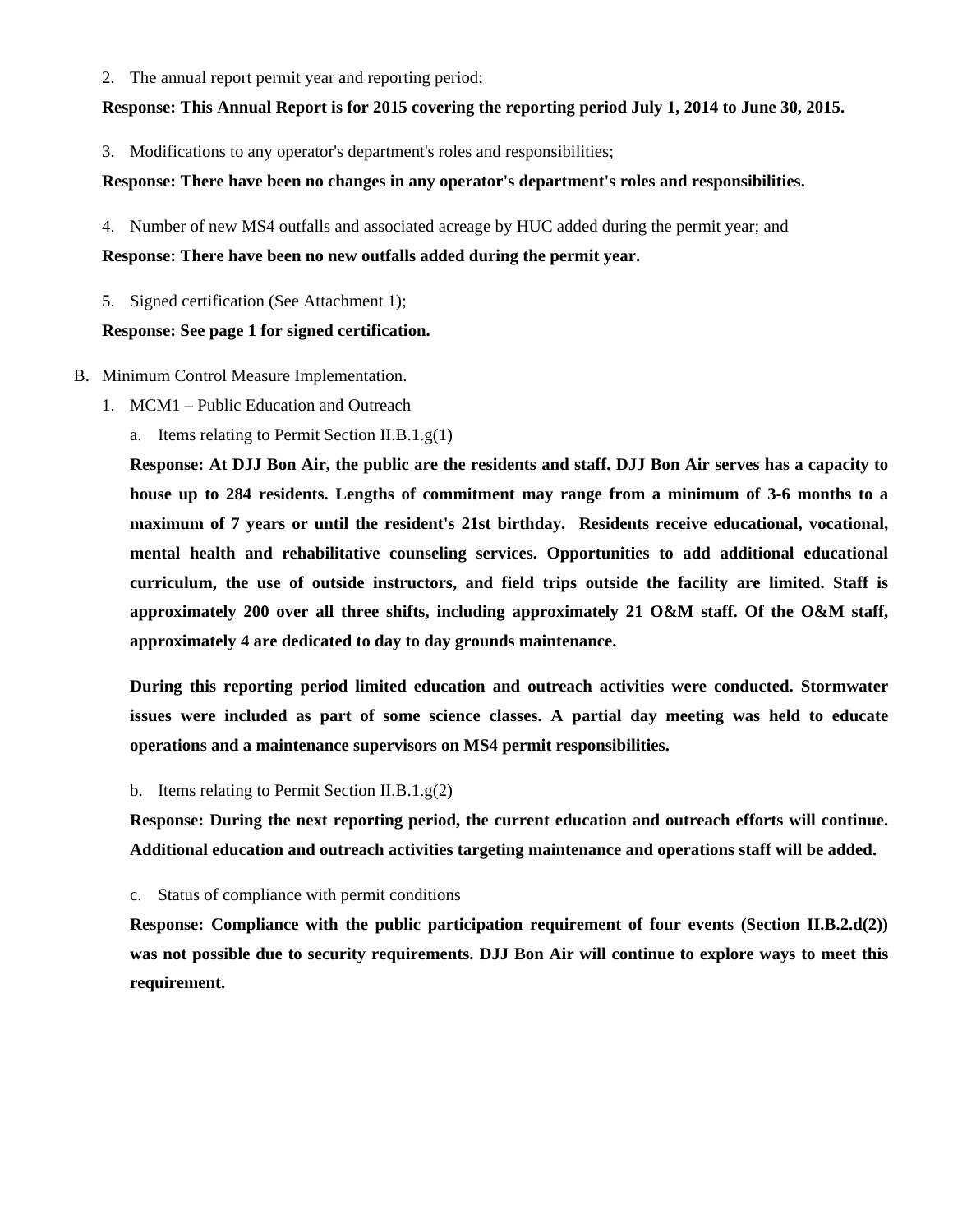#### d. BMP assessment

**Response: The BMP included in the MCM Program Plan is to develop an outreach strategy. Although meeting this BMP is a struggle given the nature of the DJJ Bon Air facility, this BMP does not need revision.** 

e. Progress toward achieving measureable goal identified in the MS4 Program Plan

## **Response: The three high-priority water-quality issues have been identified. Public education and outreach programs and initiatives will be further developed.**

- 2. MCM2 Public Involvement/Participation
	- a. Items relating to Permit Section II.B.2.d(1)

**Response: The following is the web link to the MS4 Program Plan and annual report:** 

http://www.djj.virginia.gov/AdminPages/CapOutUnit.aspx

b. Items relating to Permit Section II.B.2.d(2)

**Response: There were no public participation events during the reporting period. As a secure facility, it is difficult to arrange for the public to be allowed on DJJ Bon Air property to participate in stream cleanup and other events. Also, due to security concerns, the residents cannot be allowed to participate in these type of events. .** 

c. Status of compliance with permit conditions

**Response: The permit states "The operator shall participate, through promotion, sponsorship, or other involvement, in a minimum of four local activities annually e.g., stream cleanups; hazardous waste cleanup days; and meetings with watershed associations, environmental advisory committees, and other environmental organizations that operate within proximity to the operator's small MS4." During the reporting period DJJ Bon Air was not able to find opportunities for public participation due to security concerns.** 

d. BMP assessment

**Response: The BMP states that four public participation activities will be identified. While this may not be possible during every annual report term, the BMP will be remain.** 

e. Progress toward achieving measureable goal identified in the MS4 Program Plan

**Response: DJJ Bon Air will continue to seek opportunities for public participation events subject to security requirements.**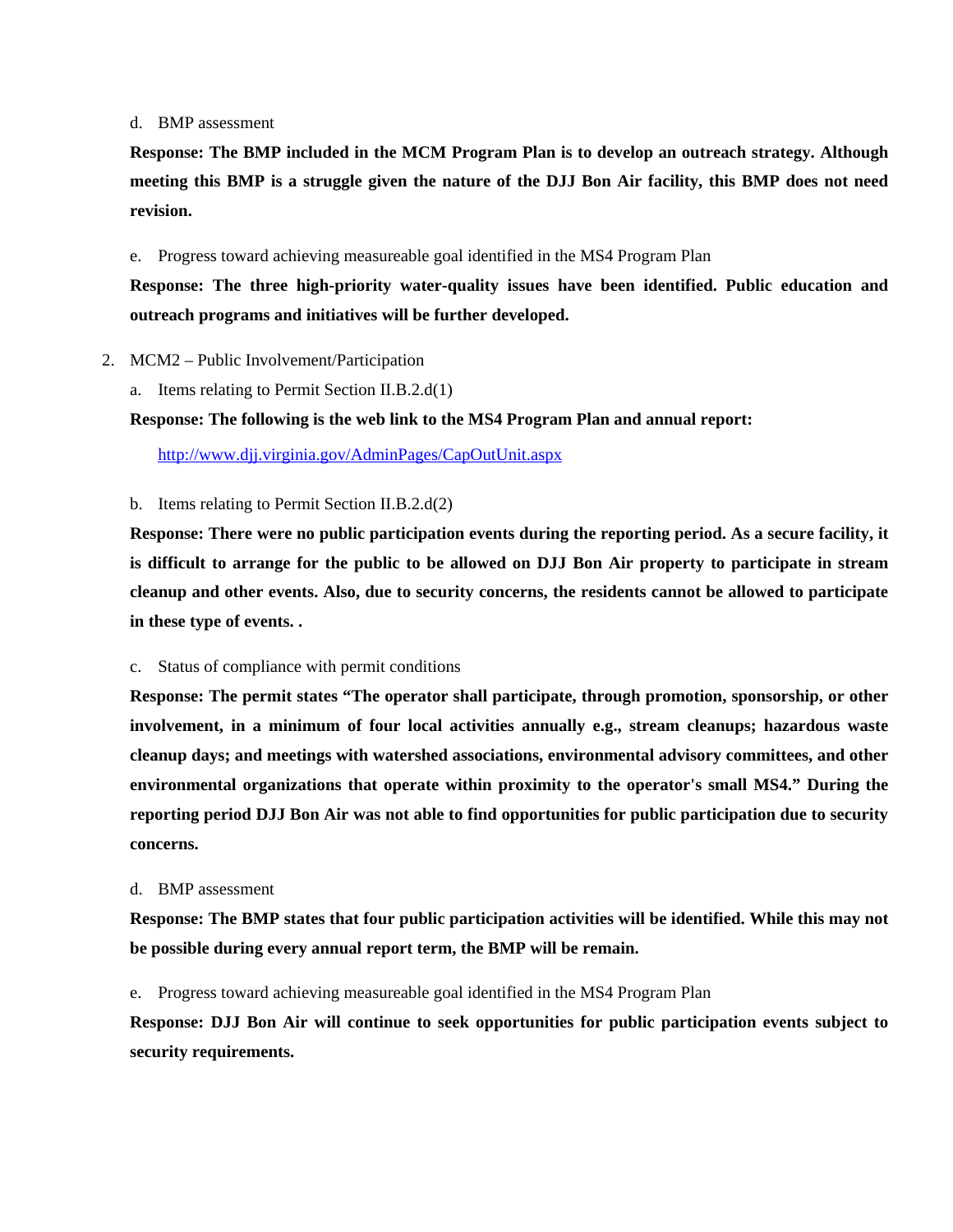- 3. MCM3 Illicit Discharge Detection and Elimination
	- a. Items relating to Permit Section II.B.3.f(1)

**Response: Response: DJJ Bon Air's MS4 system is interconnected with the VDOT MS4. On April 28, 2015, DJJ Bon Air received a letter from VDOT providing notice of the interconnection.** 

b. Items relating to Permit Section II.B.3.f(2)

**Response: DJJ Bon Air has 11 outfalls from the MS4 service area. All outfalls were screened by the MS4 consultant (Draper Aden Associates) as part of the initial assessment in 2014. No indications of illicit discharge were found and no follow-up actions were required. Outfall screenings are scheduled for late 2015.** 

c. Items relating to Permit Section II.B.3.f(3)

**Response: No investigations were conducted by the operator of any suspected illicit discharge.** 

d. Status of compliance with permit conditions

**Response: All permit conditions under this section were met.** 

e. BMP assessment

## **Response: Current BMPs in the MCM Program Plan are adequate.**

f. Progress toward achieving measureable goal identified in the MS4 Program Plan

**Response: The storm sewer system has been mapped, outfall screening procedures are in the process of being updated.** 

- 4. MCM4 Construction Site Stormwater Runoff Control
	- a. Items relating to Permit Section II.B.4.f(1)

**Response: There were no regulated land-disturbing activities during the reporting period.** 

b. Items relating to Permit Section II.B.4.f(2)

**Response: Zero acres were disturbed during the reporting period.** 

c. Items relating to Permit Section II.B.4.f(3)

## **Response: No inspections were conducted during the reporting period.**

d. Items relating to Permit Section II.B.4.f(4)

## **Response: No enforcement actions were taken during the reporting period.**

e. Status of compliance with permit conditions

## **Response: All permit conditions under this section were met.**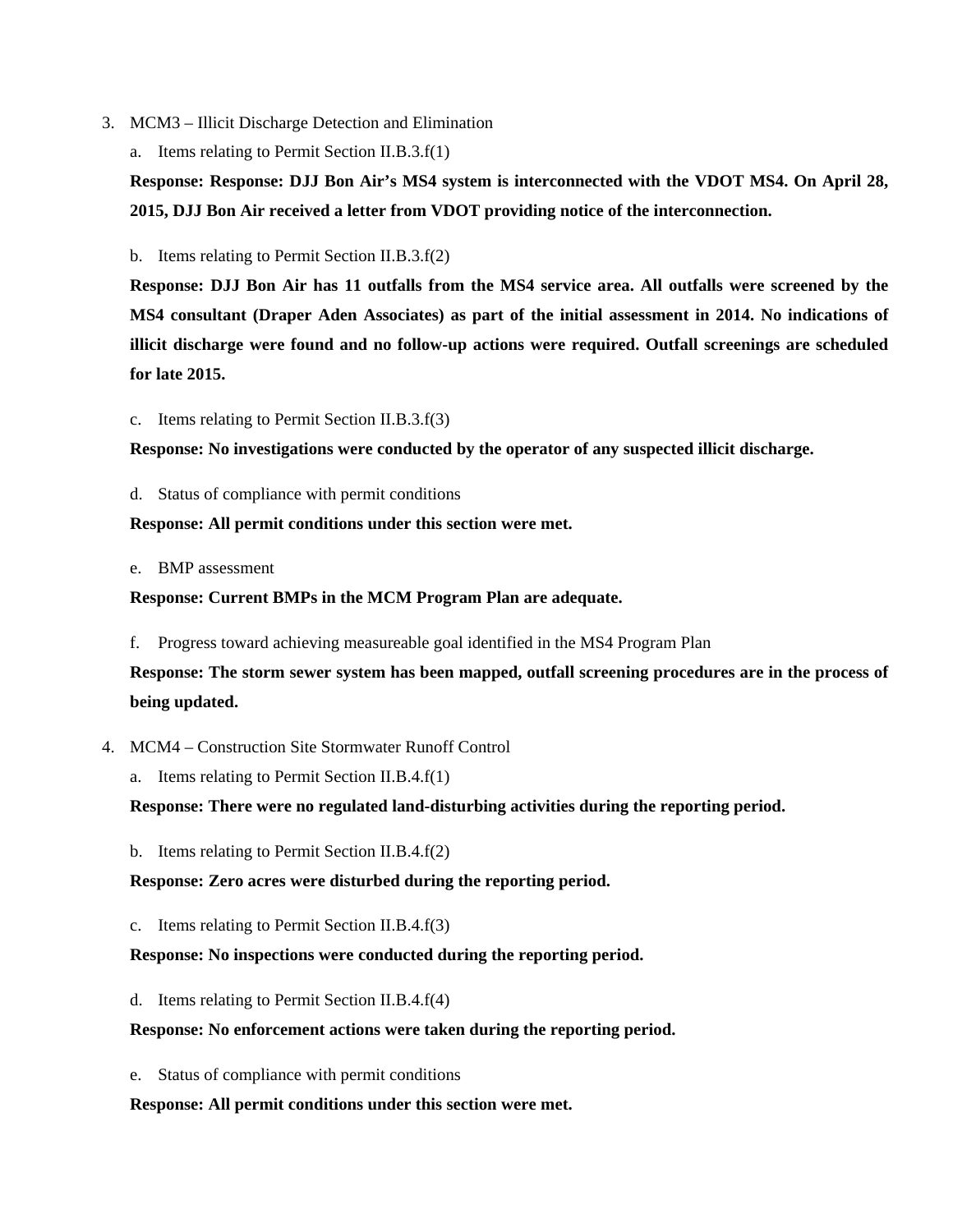#### f. BMP assessment

## **Response: Current BMPs in the MCM Program Plan are adequate.**

g. Progress toward achieving measureable goal identified in the MS4 Program Plan

**Response: As no construction projects were undertaken during the reporting period, the measureable goals were not applicable. These goals will be maintained as part of the MS4 program plan and institutes for the next applicable construction project.** 

5. MCM5 – Post-Construction Stormwater Management

a. Items relating to Permit Section II.B.5.e

**Response: DJJ Bon Air currently has two stormwater BMPs, only one of which was designed as a quality measure. In this case, an electronic database is not applicable. The information required by Section II.B.5.e is available in the Chesapeake Bay TMDL action plan (Appendix B).** 

**During the reporting period, DJJ Bon Air performed maintenance on both BMPs consisting on clearing brush and sediment removal.** 

b. Status of compliance with permit conditions

## **Response: All permit conditions under this section were met.**

c. BMP assessment

## **Response: Current BMPs in the MCM Program Plan are adequate.**

d. Progress toward achieving measureable goal identified in the MS4 Program Plan

**Response: No project RFPs have been required, so development of language to include MS4 requirements has not yet been accomplished. Development of written procedures for BMP inspection and maintenance is ongoing. Development of electronic database has been determined to be of limited value given there is only one stormwater quality BMP.** 

- 6. MCM6 Pollution Prevention/Good Housekeeping for Municipal Operations
	- a. Items relating to Permit Section II.B.6.g(1)

**Response: After review of existing procedures, facilities, and daily operations, no new daily operational procedures were required to be developed.** 

b. Items relating to Permit Section II.B.6.g(2)

**Response: After a complete analysis of all of DJJ Bon Air's maintenance and operations facilities, it was determined that none meet the criteria for a "high-priority" facility provided in the MS4 permit. Therefore, no SWPPPs for maintenance and operations facilities are required.**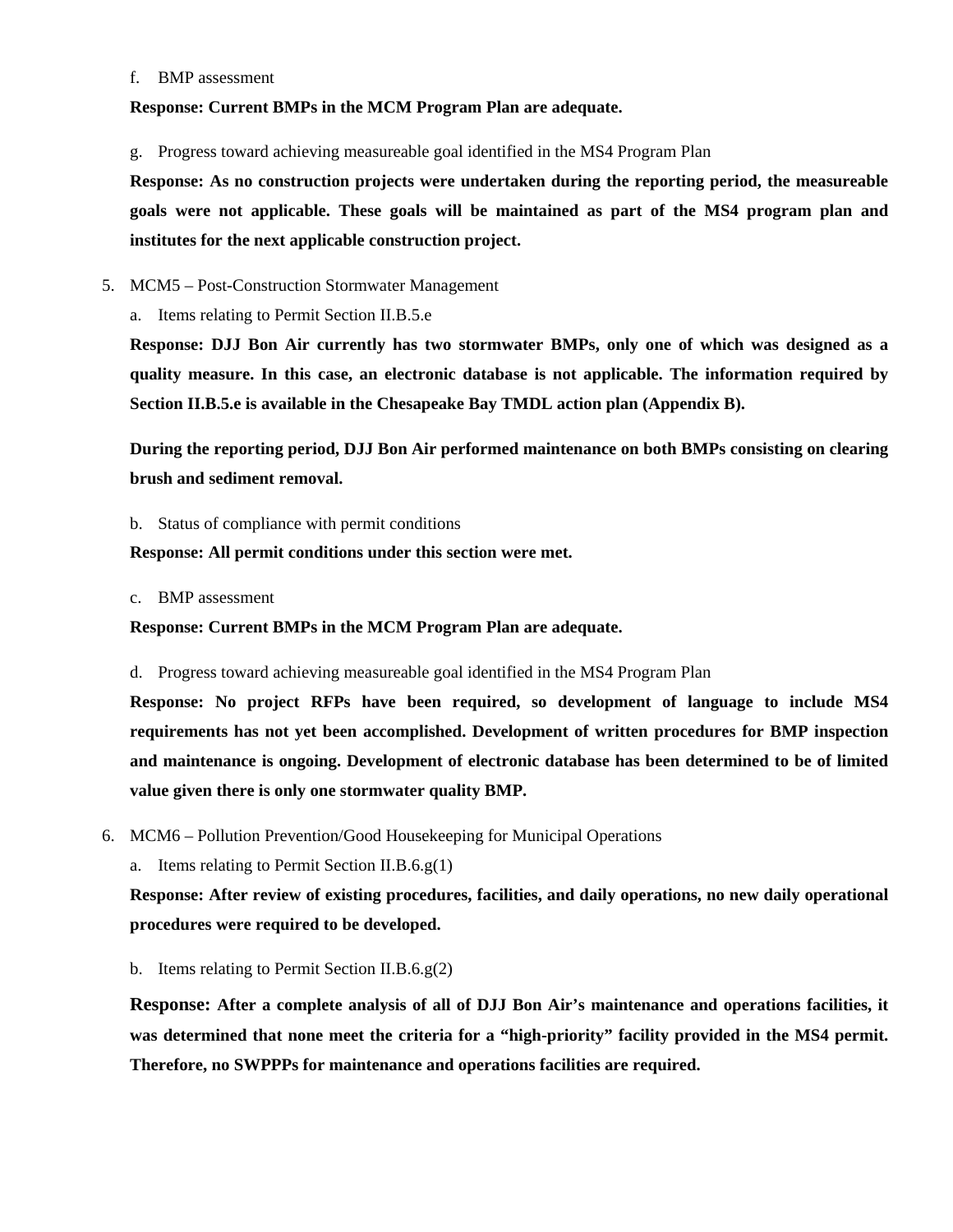c. Items relating to Permit Section II.B.6.g(3)

**Response: There is no application of fertilizers or general herbicides on lawn areas, therefore no turf and landscape nutrient management plans are required.** 

d. Items relating to Permit Section II.B.6.g(4)

**Response: After review of existing training and daily operations, no new training needs related to stormwater were identified. This will continue to be reviewed and stormwater specific onsite training will be provided by the operator's consultant (Draper Aden Associates).** 

e. Status of compliance with permit conditions

**Response: All permit conditions under this section were met.** 

f. BMP assessment

**Response: The BMP in the MCM Program Plan has been revised to reflect that there is no application of fertilizers or general herbicides on lawn areas.** 

g. Progress toward achieving measureable goal identified in the MS4 Program Plan;

**Response: All BMP measurable goals under this section were met.** 

- C. Results of information collected and analyzed, including monitoring data, if any, during the reporting period; **Response: No information, including monitoring data, was collected during the reporting period.**
- D. A summary of the stormwater activities the operator plans to undertake during the next reporting cycle; **Response: During the next reporting cycle, in addition to items included in the MCM Program Plan, DJJ Bon Air plans to budget funds for the implementation of the Chesapeake Bay TMDL Action Plan.**
- E. A change in any identified best management practices or measurable goals for any of the minimum control measures including steps to be taken to address any deficiencies;

## **Response: See previous responses.**

F. Notice that the operator is relying on another government entity to satisfy some of the state permit obligations (if applicable);

## **Response: DJJ Bon Air is not relying on any other government entity to satisfy state permit obligations.**

G. The approval status of any programs pursuant to Section II.C of the general permit (if appropriate), or the progress towards achieving full approval of these programs; and

**Response: No alternate programs are being pursued under Section IIC.**